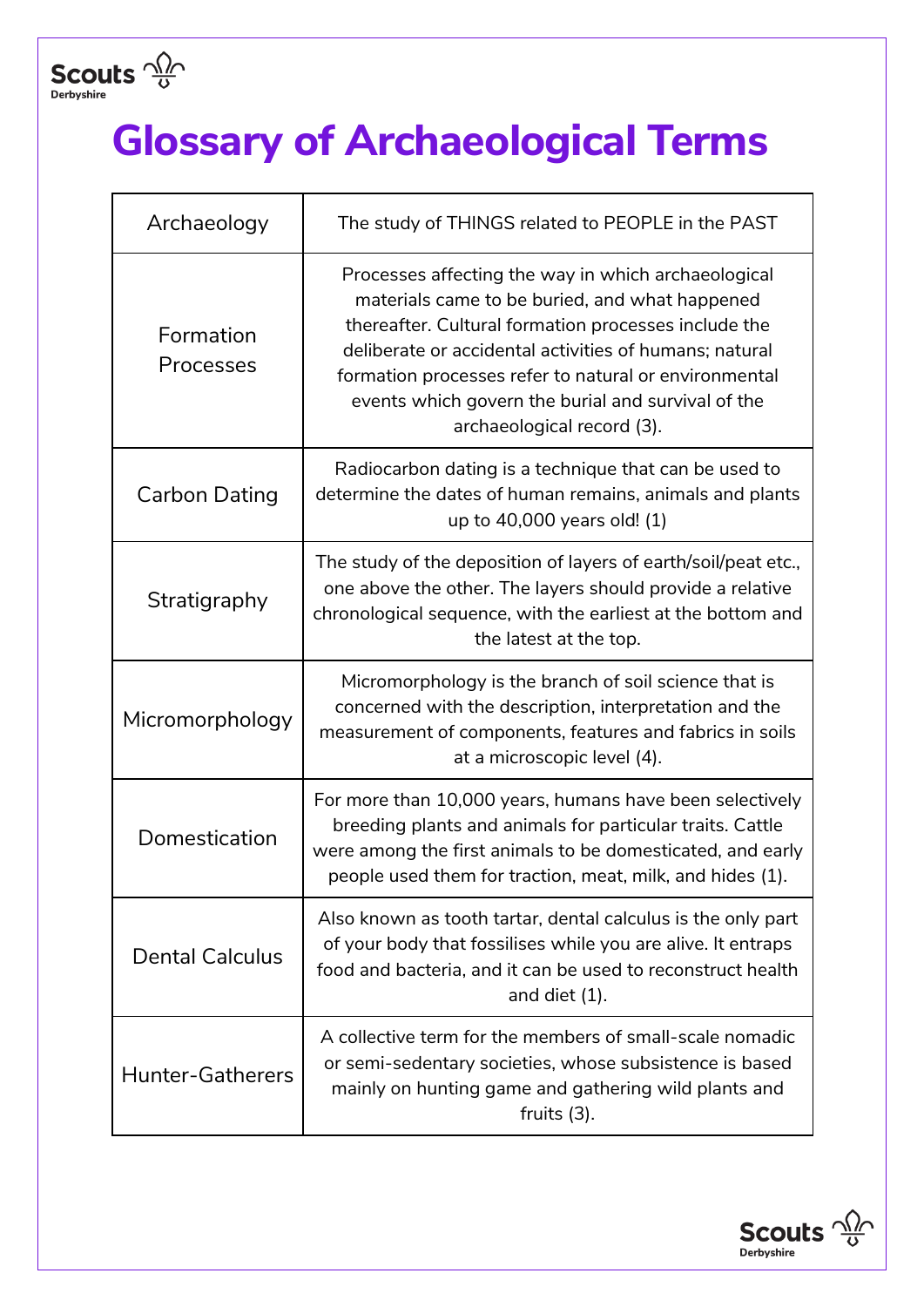

 $\mathbf{r}$ 

| Taphonomy                                     | The study of processes which have affected organic<br>materials such as bone after death; it also involves the<br>microscopic analysis of tooth-marks or cut marks to assess<br>the effects of butchery or scavenging activities (3).                                                                                                                              |
|-----------------------------------------------|--------------------------------------------------------------------------------------------------------------------------------------------------------------------------------------------------------------------------------------------------------------------------------------------------------------------------------------------------------------------|
| aDNA                                          | Ancient DNA is DNA isolated from ancient specimens.                                                                                                                                                                                                                                                                                                                |
| Processual<br>Archaeology                     | An archaeological theory centring around the idea that<br>'archaeology is a science'. Processual archaeologists<br>emphasize quantitative and scientific methods for<br>collecting material remains and discovering trends in the<br>past.                                                                                                                         |
| Post-Processual<br>Archaeology                | This is an umbrella term for many different kinds of<br>archaeology, including feminist archaeology, post-colonial<br>archaeology, phenomenology, and more. Post-processual<br>archaeologists believe that processual archaeology does<br>not focus enough on people in the past and is too quick to<br>blame change on external factors, such as the environment. |
| Post-Colonial<br>Archaeology                  | Archaeology conducted to critically reassess our biases in<br>understandings of colonial societies and to challenge the<br>legacies of colonial power structures in the present.                                                                                                                                                                                   |
| Feminist<br>Archaeology                       | Highlights issues of gender and sex in archaeological<br>interpretation and aims to reassess traditional biases in<br>interpretation which had generally privileged male<br>histories.                                                                                                                                                                             |
| Cultural-<br><b>Historical</b><br>Archaeology | An archaeological interpretation largely dating to the late<br>19th and early 20th century which focused on categorising<br>past societies into distinct groups or 'cultures', defined by<br>particular assemblages of material culture.                                                                                                                           |



٦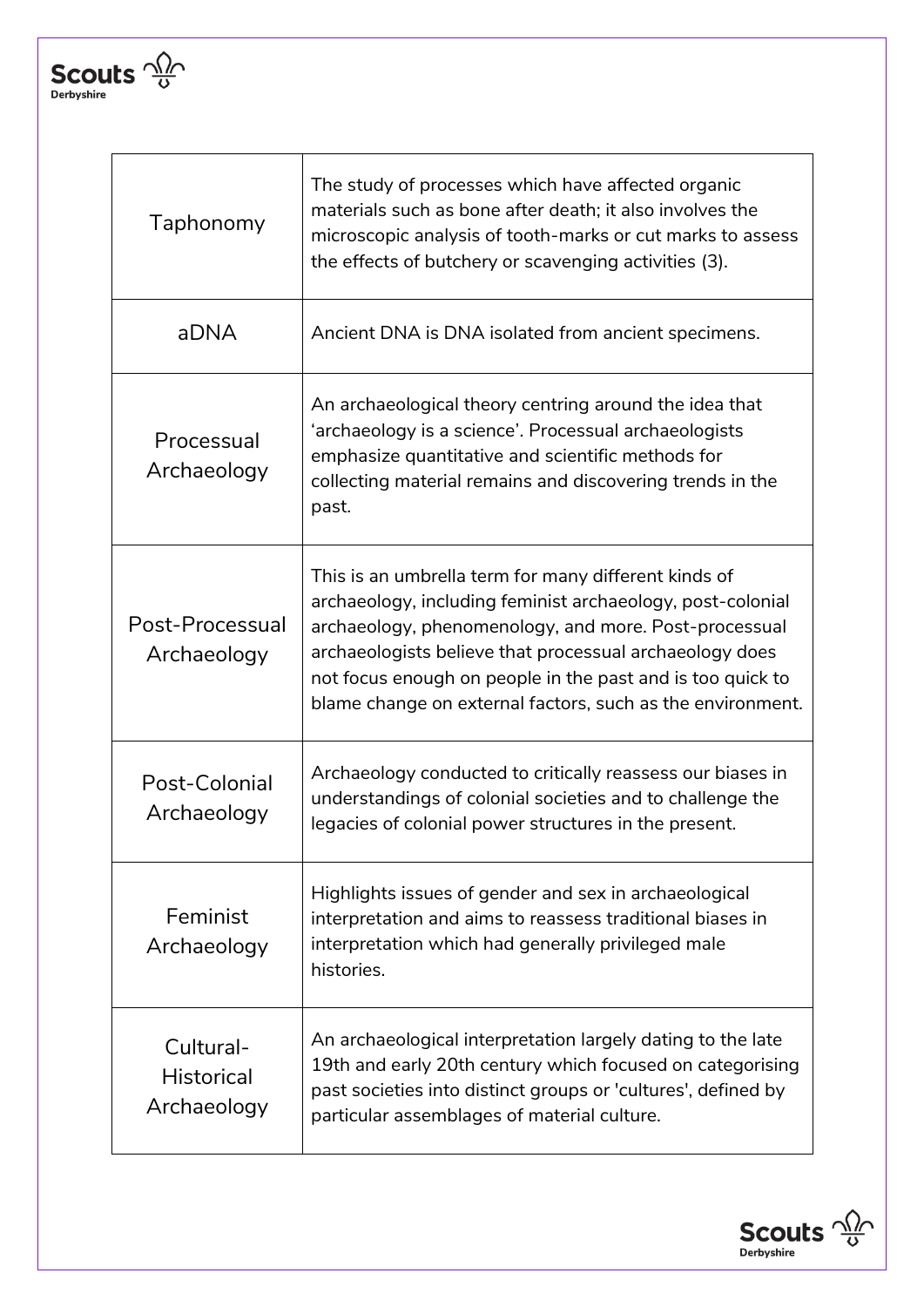

## **Archaeological Disciplines**

| Archaeological<br>Science        | Using scientific methods and cutting-edge techniques to<br>study questions about the human past (1).                                                                                                                                                                            |
|----------------------------------|---------------------------------------------------------------------------------------------------------------------------------------------------------------------------------------------------------------------------------------------------------------------------------|
| Zooarchaeology                   | Looking at animal remains from archaeological sites to<br>help reconstruct human diets as well as the environment.                                                                                                                                                              |
| Osteoarchaeology                 | The scientific study of human skeletons excavated from<br>archaeological sites. It can tell us about the health,<br>lifestyle, diet, mortality and physique of people in the past.<br>It may also be able to shed light on genetic relationships<br>and movement of people (2). |
| <b>Museum Studies</b>            | Explores the history of museums, as well as the activities<br>they engage in, including curating, preservation, public<br>programming, and education.                                                                                                                           |
| Ethnoarchaeology                 | Helps archaeologists to reconstruct past cultures by<br>studying the material and non-material traditions of<br>modern societies.                                                                                                                                               |
| Heritage Studies                 | Helps to preserve and understand cultural heritage<br>through artefacts (tangible heritage) as well as practices,<br>knowledge and skills (intangible heritage).                                                                                                                |
| Geoarchaeology                   | An area of study that uses the methods and concepts of<br>the earth sciences to examine processes of earth<br>formation, and soil and sediment patterns (3).                                                                                                                    |
| <b>Historical</b><br>Archaeology | The archaeological study of historically documented<br>cultures (3).                                                                                                                                                                                                            |

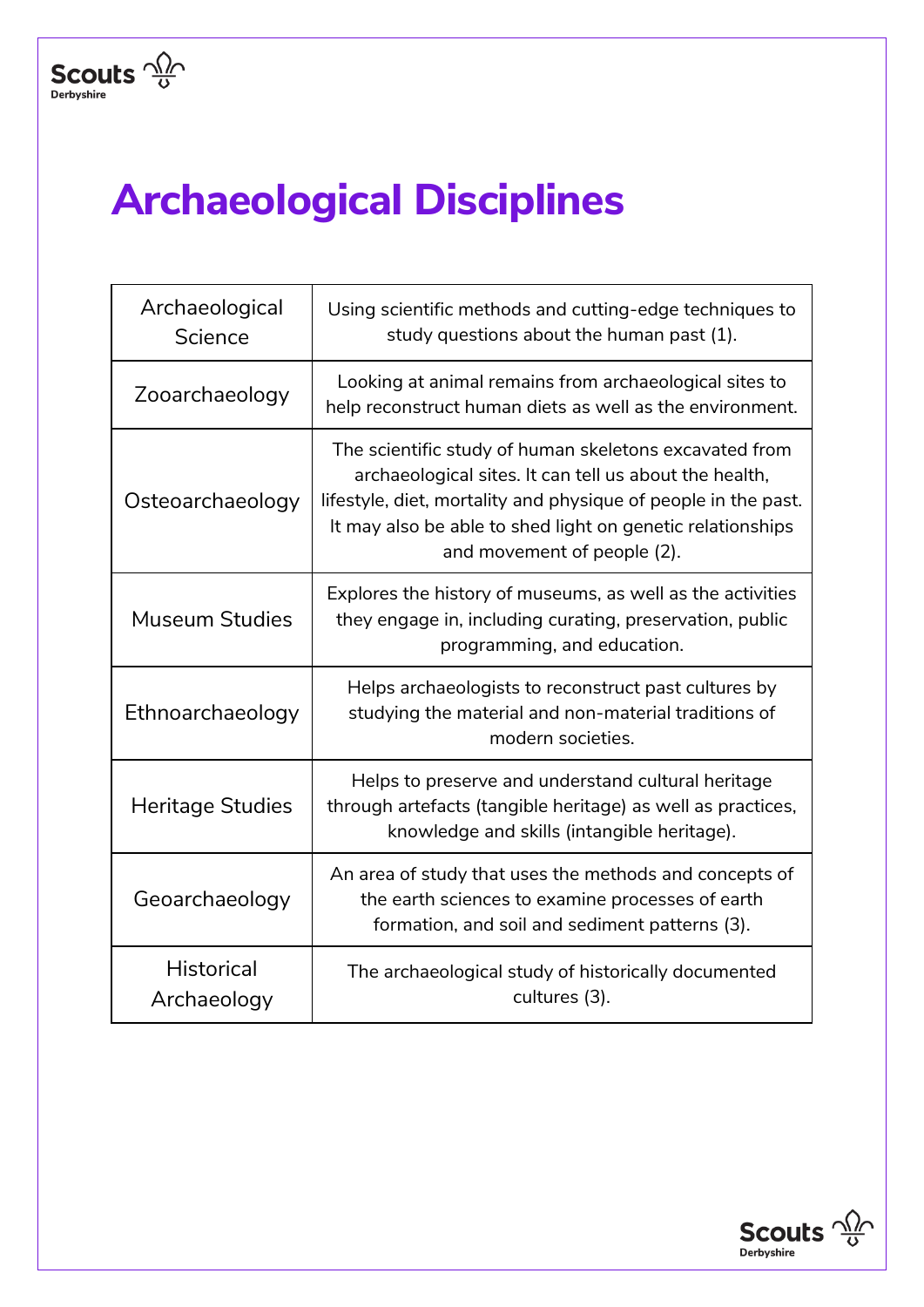

## **Archaeological Tools**



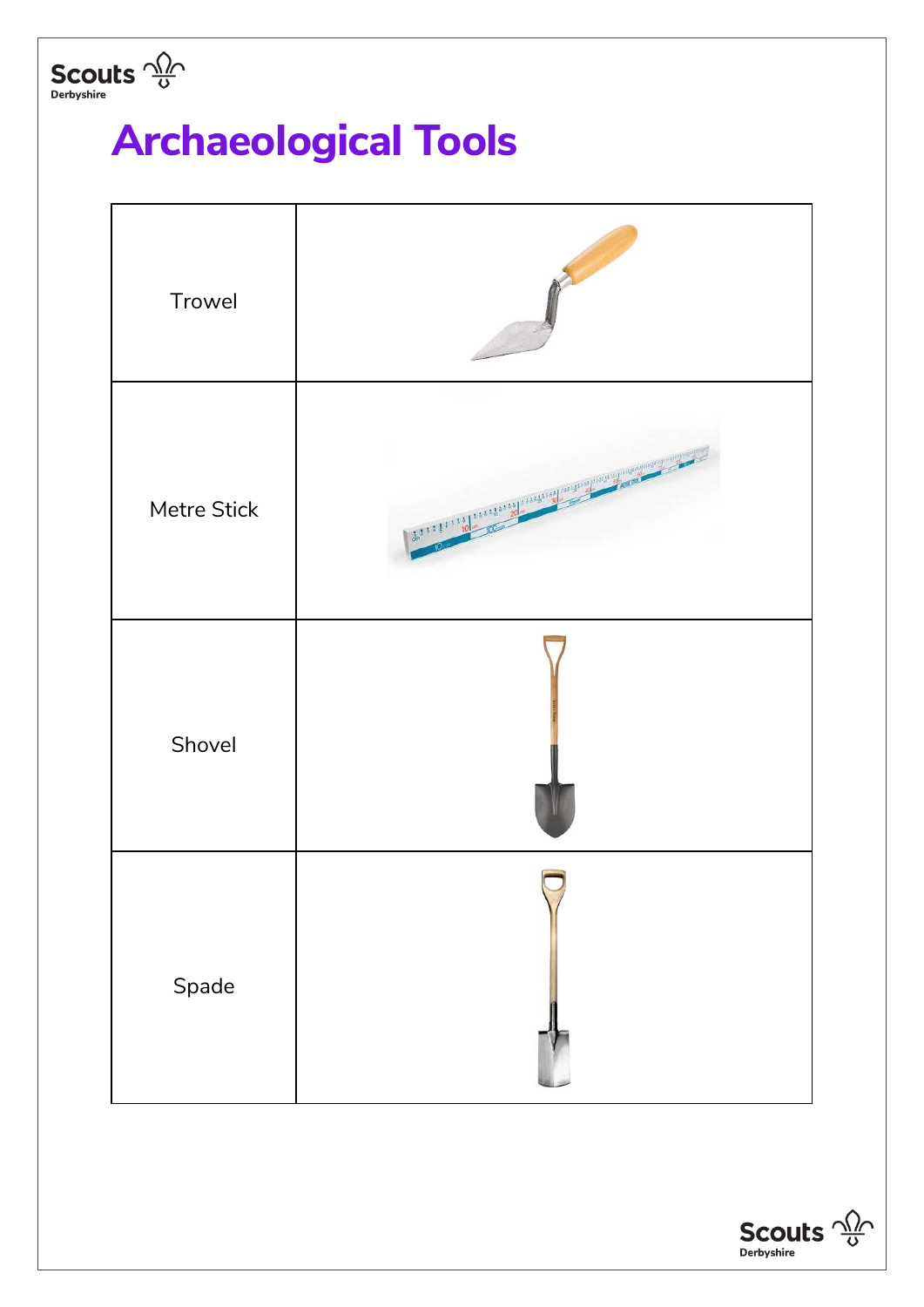